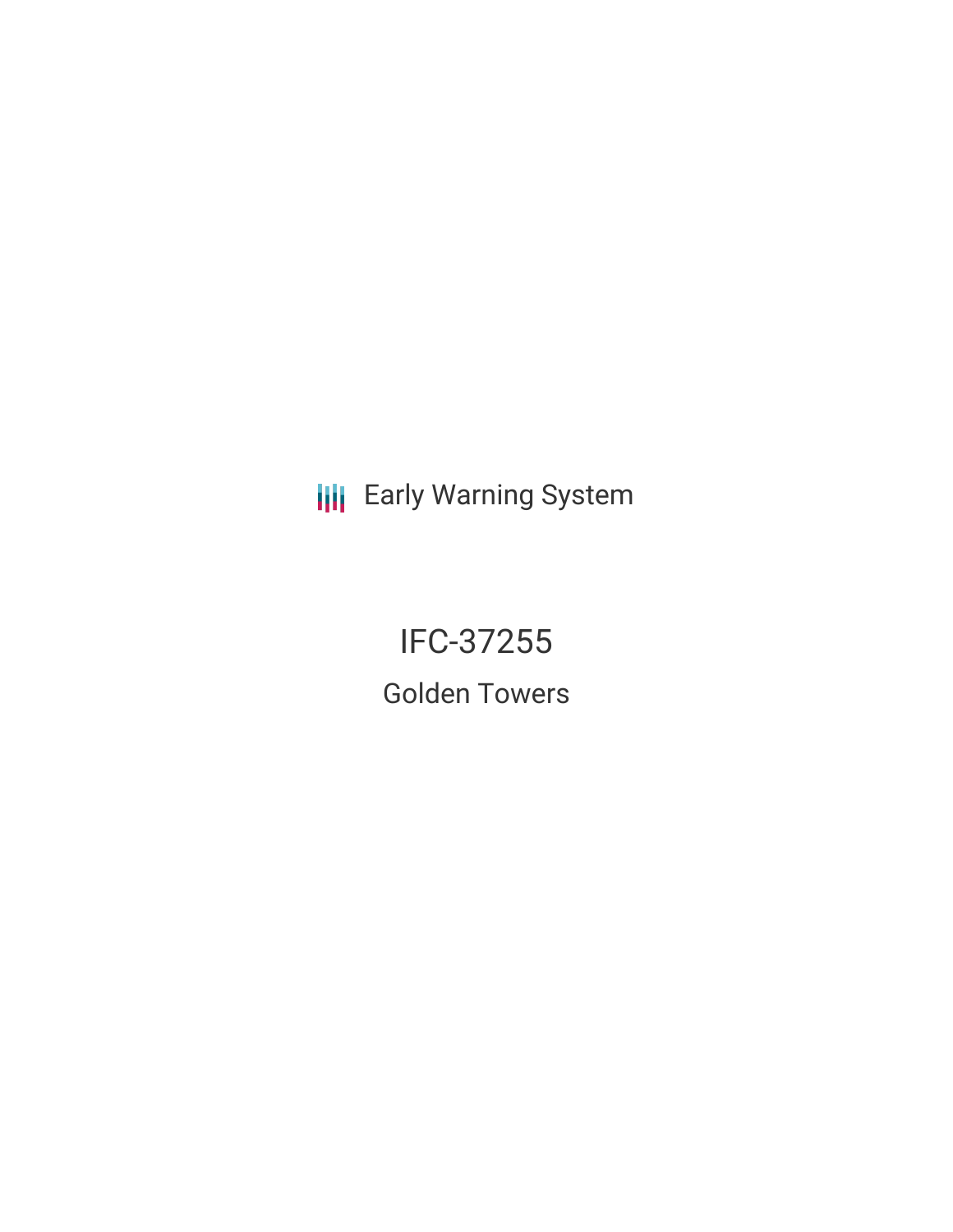# **Quick Facts**

| <b>Countries</b>               | Vietnam                                 |
|--------------------------------|-----------------------------------------|
| <b>Financial Institutions</b>  | International Finance Corporation (IFC) |
| <b>Status</b>                  | Hold                                    |
| <b>Bank Risk Rating</b>        | B                                       |
| <b>Voting Date</b>             | 2016-02-22                              |
| <b>Borrower</b>                | ACL ASEAN Tower Holdco Limited          |
| <b>Sectors</b>                 | Communications                          |
| <b>Investment Type(s)</b>      | Loan                                    |
| <b>Investment Amount (USD)</b> | \$20.00 million                         |
| <b>Project Cost (USD)</b>      | \$210.00 million                        |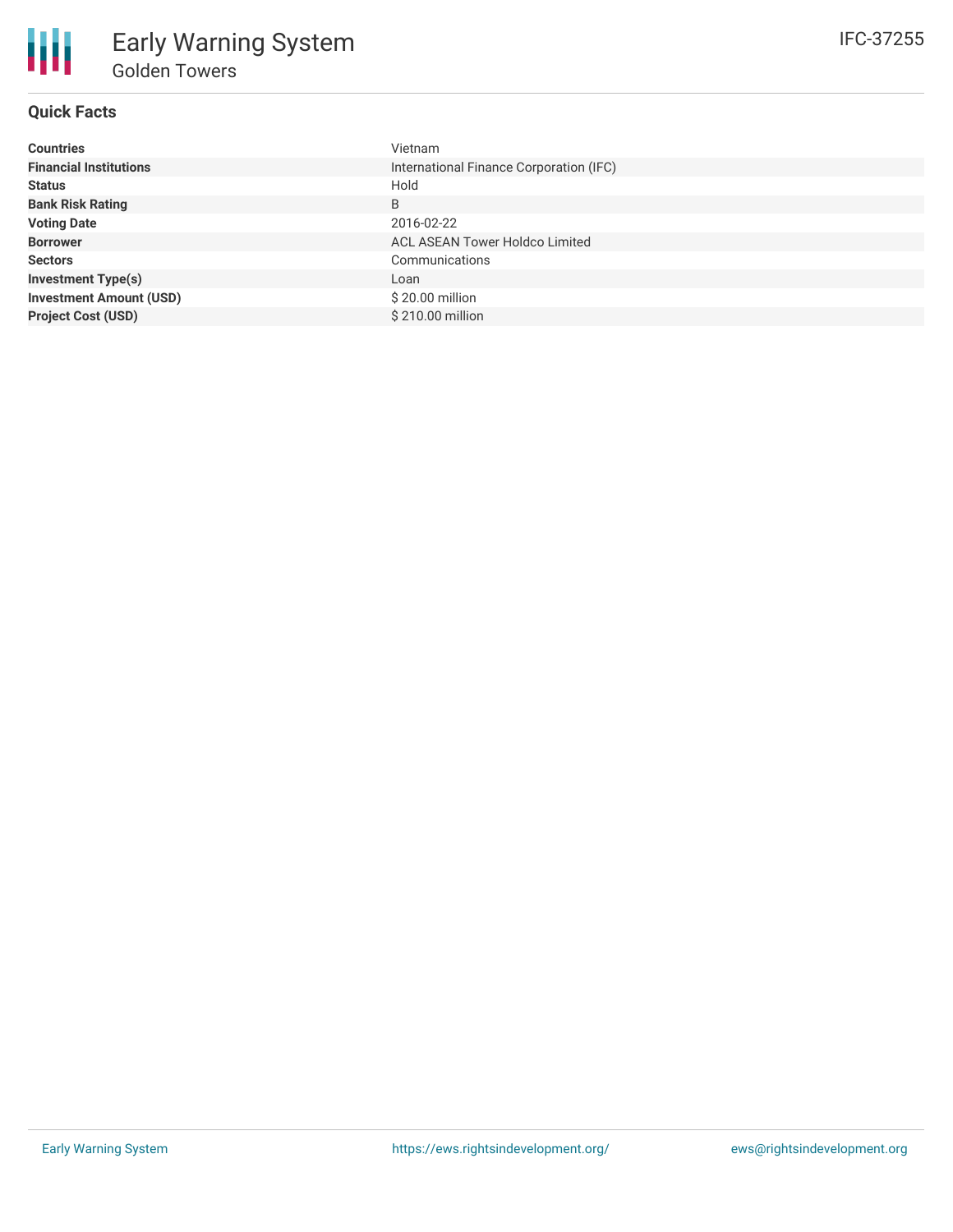

### **Project Description**

Golden Towers ("GT" or the "Company") is an independent tower company in Vietnam focused on acquiring existing tower assets and is the Vietnam headquartered operating subsidiary of ACL ASEAN Tower Holdco Limited, a holding company focused on ASEAN countries excluding Myanmar and Indonesia ("Parent").

As of December 2015, the Company has around 340 towers under ownership and management. The current project consists of providing financing to cover GT's capital expenditure program for 2016-17 for the acquisition and construction of up to 5,800 telecom towers in Vietnam.

The Project presents an important roll-up opportunity of the highly fragmented telecom tower market that can realize economies of scale under an experienced team and strong Sponsors.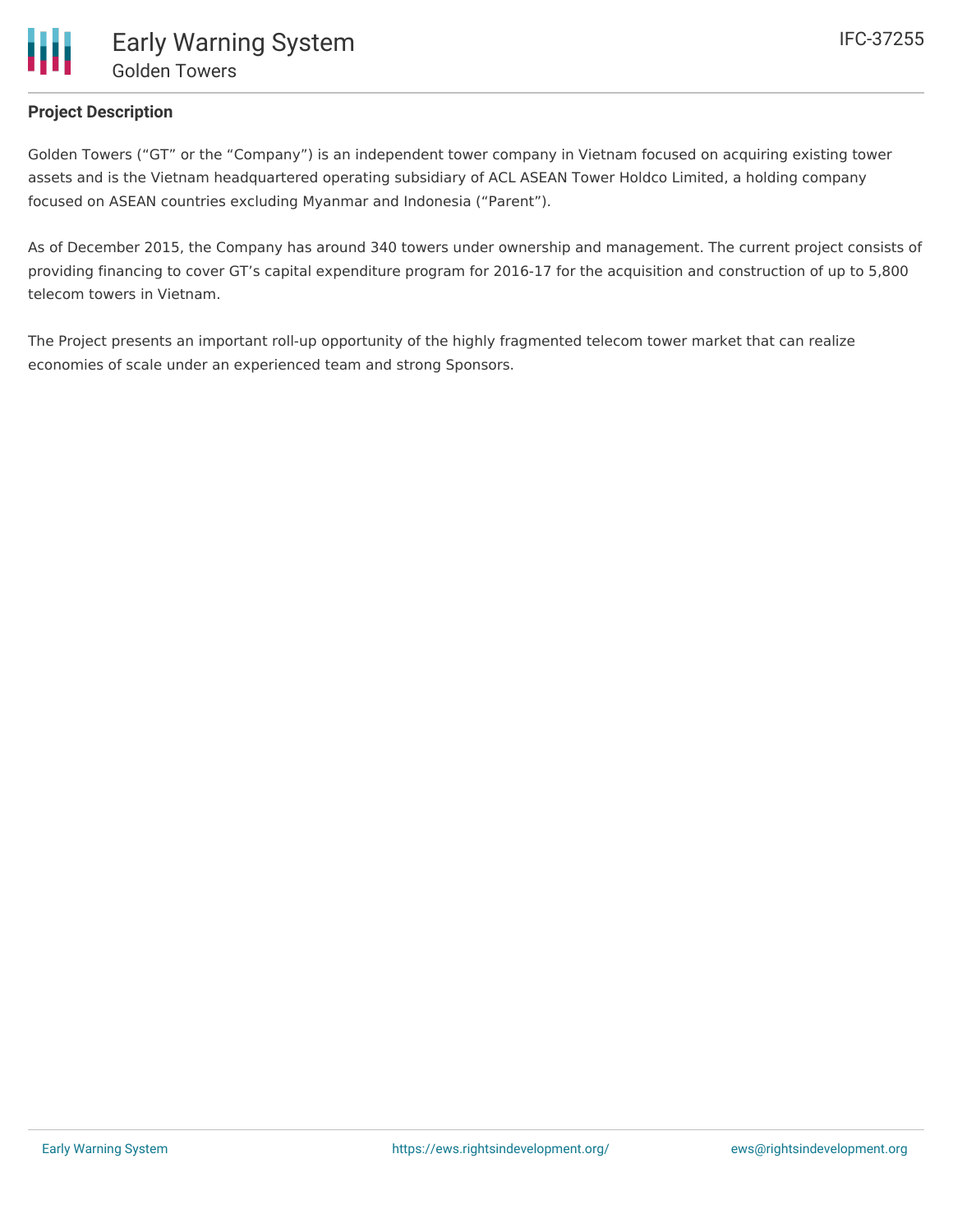#### **Investment Description**

• International Finance Corporation (IFC)